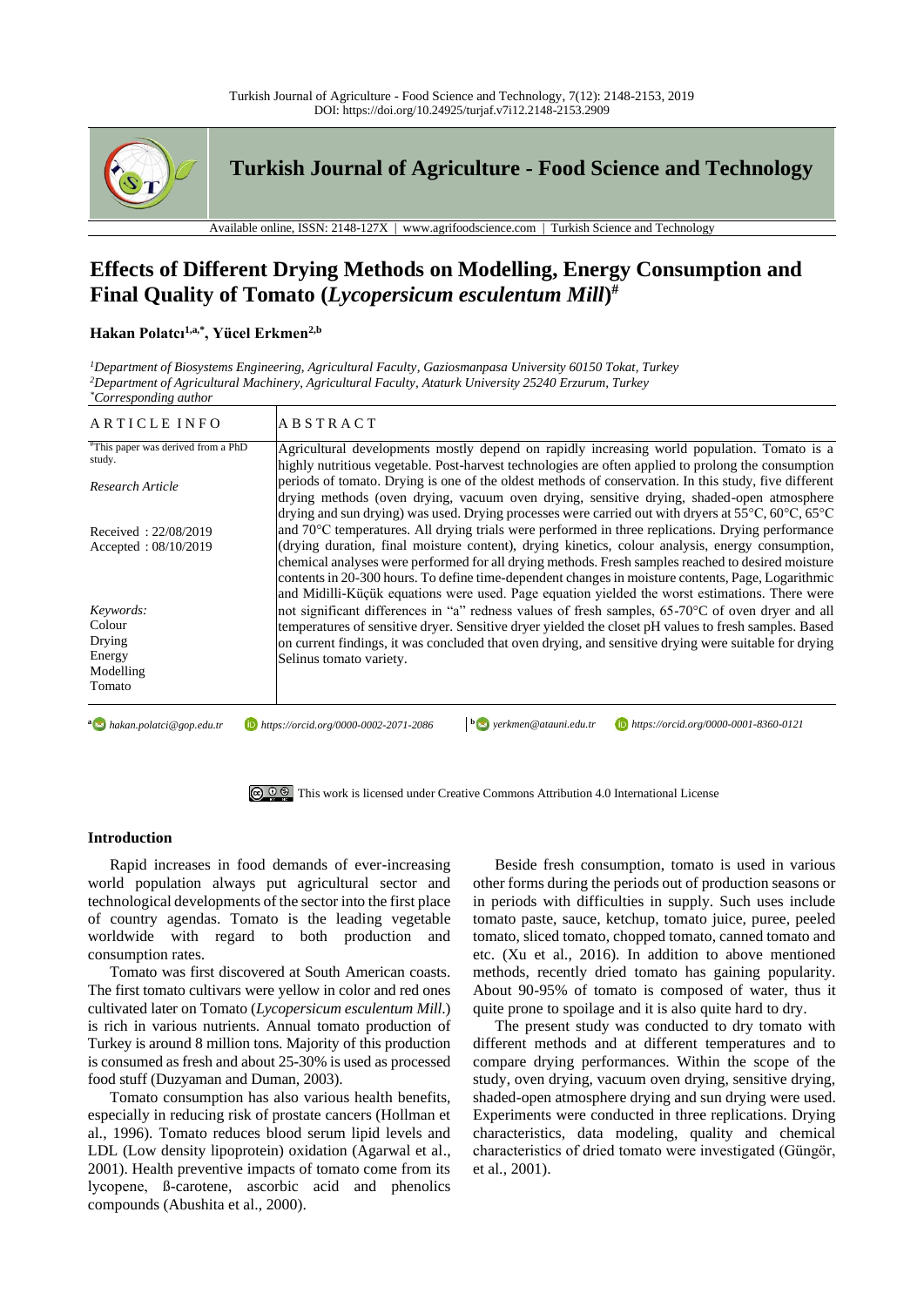## **Material and Method**

This study was done to investigate effects of five different drying methods on drying characteristics of tomato. Drying methods were selected as oven drying, vacuum oven drying, sensitive drying, shaded-open atmosphere drying, and sun drying. Tomato drying kinetics, mathematical modelling, drying efficiency at different temperatures, colour loss values, energy consumption, and chemical changes were compared based on drying methods.

#### *Sample Preparation*

In this study, tomato cultivar named as Selinus was used. Selinus cultivar which proper for drying process yields high and is resistance against diseases (Aybak, 2004). Before drying processes, pre-treatments such as washing, selection, cleaning, slicing (tomatoes were sliced vertically into two halves), salting were done. For salting pre-treatment, six salt tablets (15 grams in total) were dissolved in 90 ml of water, and then this solution was added to four litters of water. Tomatoes sliced were immersed in this water for a minute to prevent tarnishing (Özler, et al. 2004).

#### *Drying Experiments*

For drying experiments, ST-055 type normal dryer, Nüve brand EV 018 model vacuum dryer, and sensitive dryer were used. Drying was performed under 100 mmHg of pressure in vacuum oven. Sensitive dryer consists of a drying chamber, three drying canals and a control panel. A three-phase fan/heater with a heating capacity of 6 kW was used in heater. Levels of drying temperature selected for sensitive, regular oven, and vacuum oven methods were 55°C, 60°C, 65°C and 70°C (Günhan, 2005). During drying process, products were weighed at certain intervals to create drying curves. Drying processes were ended when moisture content of final product reached percent of 10-13 (Vural and Duman, 2000). Natural drying process was done in two ways; under shade and sun. Products were weighed four times in a day and drying curves were determined. All drying experiments were performed in triplicate.

#### *Colour Parameters*

Colour parameters of fresh and dried products were analysed with a Minolta (CR–400) chromameter. The colorimeter yields numerical values for three different colour scales (L, a, b) in each reading (McGuire, 1992).

Since L, a and b values are not perceived directly from the buyer and sellers in markets, these values were used to calculate hue angle and chroma values appealing color perception of humans. Hue angle and chroma values were calculated with the following equations (McGuire, 1992).

$$
h^{\circ} = \tan^{-1}\left(\frac{b}{a}\right) \tag{1}
$$

$$
C = (a^2 + b^2)^{1/2}
$$
 (2)

There are two concepts to express the change observed in colour. One of them is total colour change parameter and it is calculated with the following equation:

$$
\Delta E = \sqrt{\left(L_t \! - \! L_k\right)^2 + \left(a_t \! - \! a_k\right)^2 + \left(b_t \! - \! b_k\right)^2} \tag{3}
$$

where, t-subscripts represent the values for fresh samples and k-subscripts express the values for dried samples (Maskan, 2001; Kocabiyik, 2015).

### *Specific Energy Consumption*

Entes (MPR 63) brand power analyser was used to determine the total electrical energy consumption (to heat the air, to run the fan) in each drying experiment. Specific energy consumption was calculated with two different methods. In the first method, increase in ambient temperature at end of drying process was not taken into consideration, while increase in ambient temperature at end of drying process was included in calculations in the second method. The second method allows the comparison specific energy consumption (SEC) of drying experiments performed under different environmental conditions (Wang and Sheng, 2006; Kocabıyık and Demirtürk, 2008).  $SEC<sub>1</sub>$  and  $SEC<sub>2</sub>$  were calculated by using the following calculations:

$$
SEC1 = \frac{TEC}{\Delta W}
$$
 (4)

$$
SEC_2 = \frac{TEC}{\Delta W \cdot (T_{hat} - T_{at})}
$$
\n<sup>(5)</sup>

where,  $SEC<sub>1</sub>$  and  $SEC<sub>2</sub>$  are specific energy consumptions, TEC is total energy consumption (kWh),  $\Delta W$  is amount of water removal (kg), SEC<sub>2</sub>: Specific energy consumption (kWh⋅/kg water⋅°C), That: Average heated air temperature ( $\rm{^{\circ}C}$ ),  $\rm{T}_{at}$ : Average ambient temperature (°C).

#### *Mathematical Modelling*

During drying process, samples were taken at least twohour intervals and weighed in a precise balance  $(\pm 0.01)$ . Detachable moisture ratio to be used in creation of drying curves was calculated as follows (Yağcıoglu, 1999).

$$
DMR = \frac{M - M_e}{M_0 - M_e} \tag{6}
$$

where, DMR is detachable moisture ratio, M is instant moisture content at any time of drying,  $M_e$  is equilibrium moisture content of drying material under specified conditions,  $M<sub>o</sub>$  is initial moisture content of the material to be dried. The common models for mathematical modelling of tomato drying were listed below (Özcan, et al, 2018). The modelling equations are follows:

Page Equation (Page, 1949, Da Silva, et al. 2005).

$$
f = exp(h.(t^{j}))
$$
 (7)

Logarithmic (Menges & Ertekin, 2006).

$$
f = h. \exp(-j.t) + k \tag{8}
$$

Midilli - Küçük (Midilli, et al. 2002).

$$
f = h.exp(-j.(t^k)) + (l.t)
$$
 (9)

2149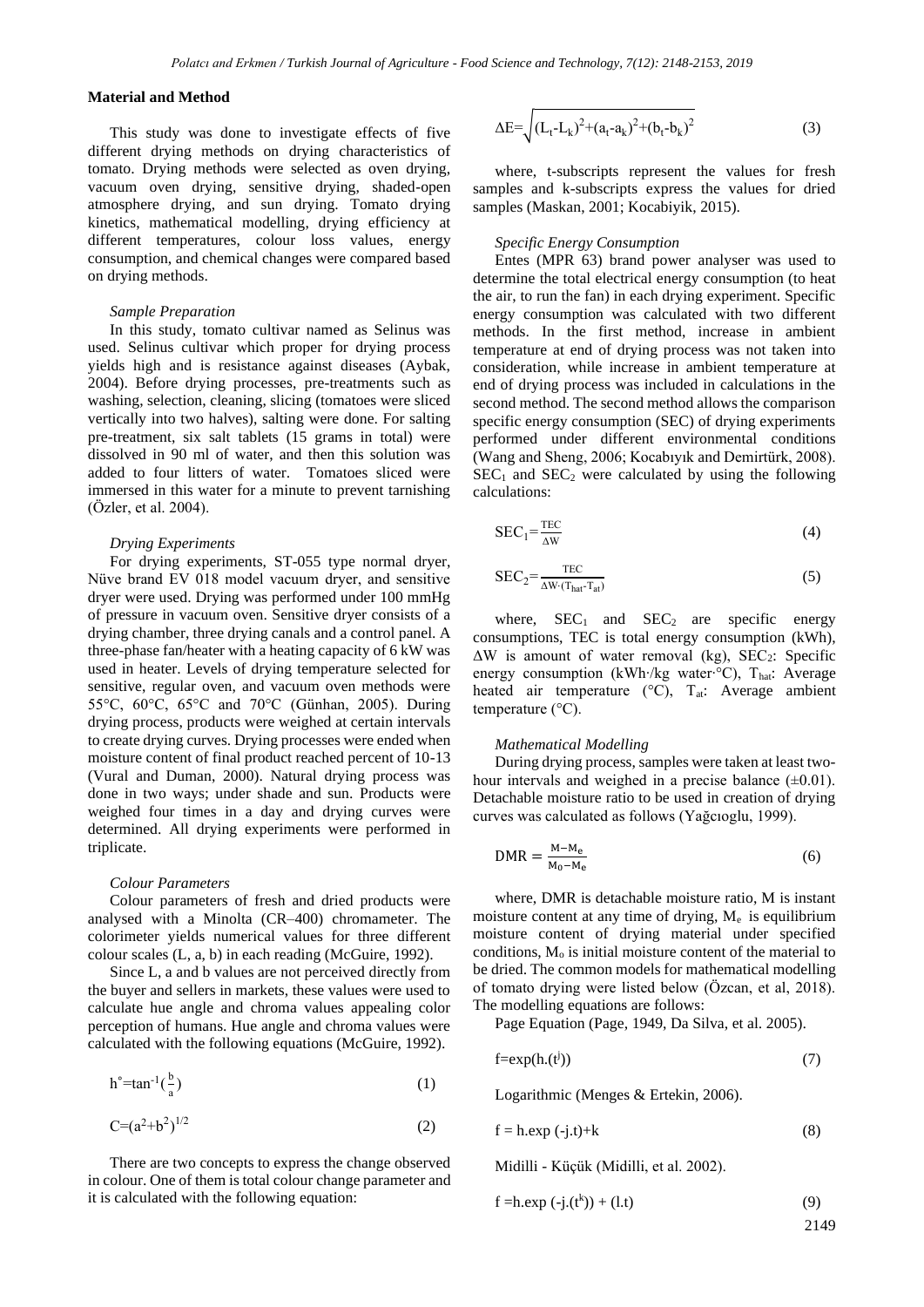where, f is function, t is measurement time, h, j, k and l are model equation coefficients.

Numerical values for the parameters of drying models were determined. Besides parameter values, variance analyses results and coefficient of determination  $(R^2)$  were also determined.

#### *Chemical Analysis*

The pH and titration acidity (TA) values were measured on fresh samples before drying process and dried samples after drying process and drying methods were compared with regard to these parameters. The pH values were determined with WTW brand (pH 330/set) pH-meter through directly dipping glass electrode into tomato pulp homogenized in a mixture (Cemeroğlu, 1992). Tomato pulp was titrated with 0.1 normal NaOH and phenolphthalein until reaching a pH value of pH-8.1 and the amount of consumption was determined. Then, % acidity was calculated with the following equation and expressed in g/100g (Konopacka and Plocharskı, 2004).

% Acidity = 
$$
\frac{V \times N \times M_e}{M} \times 100
$$
 (10)

 $V =$ The amount spent by volume

 $N = Normality$ 

 $M_e$  = Mili equivalent grams of malic acid (0.067)

 $M =$ Sample weight (g)

## **Results and Discussion**

#### *Drying Performance Values*

The target in this study was to dry fresh tomato samples from initial moisture content of 91.85±0.1% until final moisture level of 10-13%. Wet-based final moisture contents of samples for each drying experiment are provided in Table 1 as the average of three replications. Drying durations were also provided in table as hours.

As it was provided in Table 1, the shortest drying duration was achieved in sensitive dryer at 70°C as 20 hours and final moisture content was measured as 12.40%. The longest drying duration was observed in shade-drying at 27.68°C.

*Mathematical Modelling*

Within the scope of this research, Page, Logarithmic, and Midilli-Küçük equations were used for modelling drying processes. The parameter values, variance analysis results (P values) and coefficient of determination  $(R^2)$ values used. The biggest  $\mathbb{R}^2$  value (0.9984) was observed in sensitive dryer at  $65^{\circ}$ C and the lowest value (0.9764) was seen in sun-drying for the Page equation. These findings revealed that Page equation yielded the best results for sensitive dryer at 65°C and the least values for sun-drying. The biggest  $R^2$  value (0.9997) was observed in vacuum oven at  $65^{\circ}$ C and the lowest value (0.9897) was seen in sensitive dryer at  $70^{\circ}$ C for the Logarithmic equation. As the Midilli-Küçük equation was investigated, the biggest  $\mathbb{R}^2$  value (0.9998) was observed in vacuum oven at  $60^{\circ}$ C and  $65^{\circ}$ C and the lowest R<sup>2</sup> value (0.9904) was seen in sensitive dryer at 70°C.

#### *Colour Values*

In colour analyses, 10 data were obtained from each sample and average of them were used in assessments. Chroma (C), hue angle (h<sup>o</sup>), and total color change ( $\Delta E$ ) values were calculated by using L, a, and b values (Table 2).

As seen from Table 2, "L" brightness values were different in all treatments and at all temperatures compared to fresh samples. Significant differences were observed at 60 and 65°C of normal oven, 60 and 70°C of vacuum oven and  $70^{\circ}$ C of sensitive dryer (P<0.05).

Considering "a" values, significant differences were not observed between fresh samples and 65° - 70°C of normal oven and all temperatures of sensitive dryer at 5% level. These findings revealed that these drying methods would preserve red colour of tomato which is a significant quality attribute for tomatoes and increase market value of the products. The differences in other methods were mainly because of extended drying durations and consequent increases in colour losses. The "a" value was measured as 8.55 in sun-drying and 10.67 in shade-drying. Considering the dryers and drying temperatures, the lowest "a" value was observed in sun-drying. In previous studies, "a" values varied between 24.31-32.83 in fresh samples and between 8,67-24,30 in dried products (Mutlu and Ergüneş, 2008; Şahin et al., 2012; Uzun et al., 2004).

| Table 1 Final moisture contents (% wet base) and drying durations of tomato sample. |  |  |  |
|-------------------------------------------------------------------------------------|--|--|--|
|                                                                                     |  |  |  |

| Dryer Type                    | Temperature       | Moisture content (% wb) | Drying Time (h) |
|-------------------------------|-------------------|-------------------------|-----------------|
|                               | $55^{\circ}$ C    | 12.70                   | 68              |
|                               | $60^{\circ}$ C    | 12.31                   | 50              |
| Oven                          | $65^{\circ}$ C    | 12.00                   | 41              |
|                               | $70^{\circ}$ C    | 11.92                   | 28              |
|                               | $55^{\circ}$ C    | 12.36                   | 74              |
| Vacuum oven                   | $60^{\circ}$ C    | 11.83                   | 59              |
|                               | $65^{\circ}$ C    | 12.65                   | 50              |
|                               | $70^{\circ}$ C    | 11.86                   | 44              |
|                               | $55^{\circ}$ C    | 11.82                   | 37              |
|                               | $60^{\circ}$ C    | 12.10                   | 29              |
| Delicate dryer                | $65^{\circ}$ C    | 11.39                   | 24              |
|                               | $70^{\circ}$ C    | 12.40                   | 20              |
| Sun drying                    | $32.95^{\circ}$ C | 12.85                   | 220             |
| Shaded-open atmosphere drying | $27.68$ °C        | 12.61                   | 300             |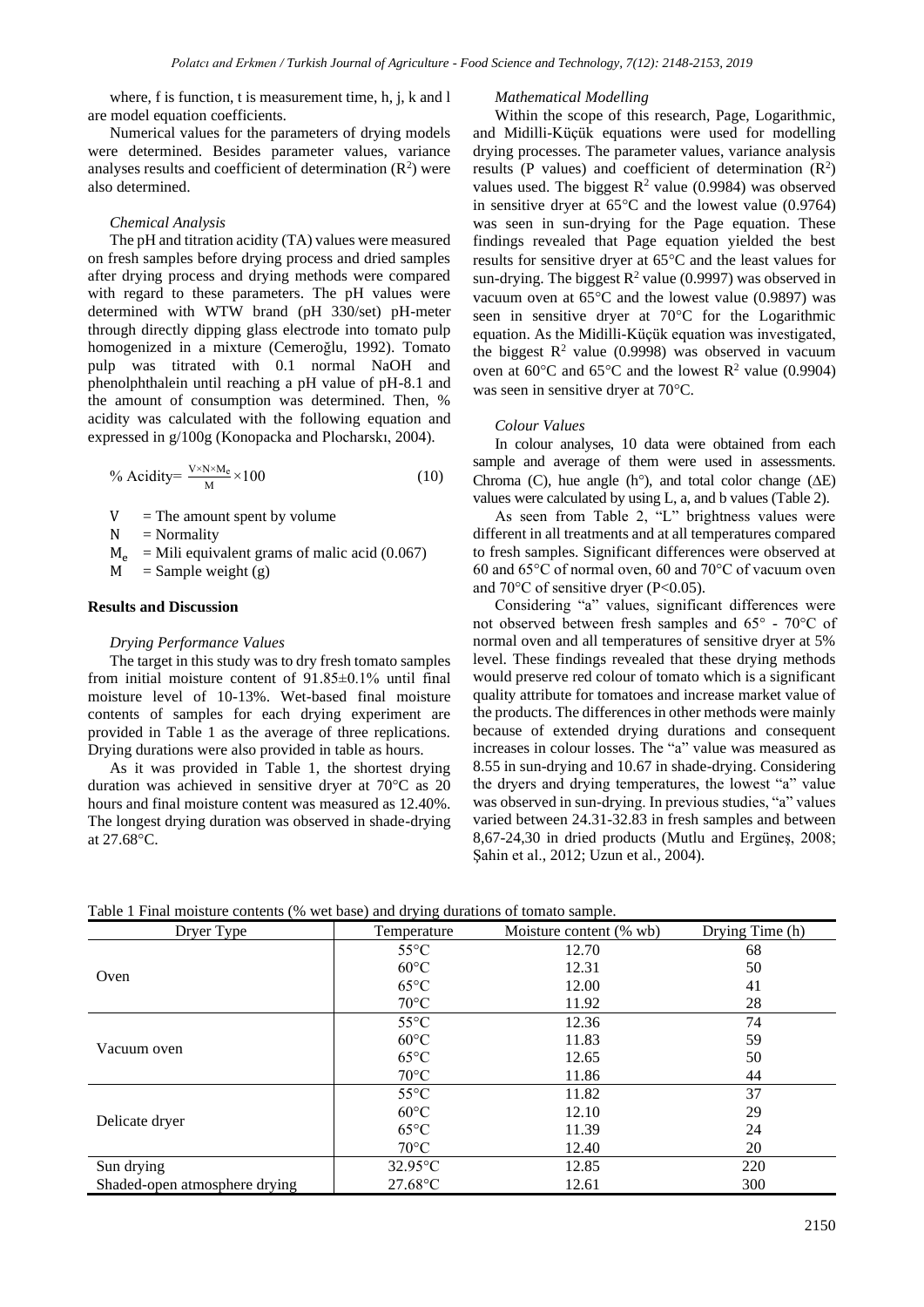| Dryer Type                    | Temperature       |                       | a                       | b                      | $C^*$ | $h^{\circ}$ | ΔE       |
|-------------------------------|-------------------|-----------------------|-------------------------|------------------------|-------|-------------|----------|
| Fresh                         |                   | 30.00 <sup>bcd</sup>  | $18.63^a$               | $13.97^{ab}$           | 23.28 | 36.86       |          |
|                               | $55^{\circ}$ C    | 25.36 <sup>g</sup>    | 12.79 <sup>cd</sup>     | $11.51$ <sup>abc</sup> | 17.21 | 41.99       | 0.000264 |
| Oven                          | $60^{\circ}$ C    | $26.45$ <sup>fg</sup> | $15.95^{ab}$            | $11.88$ abc            | 19.89 | 36.67       | 0.001722 |
|                               | $65^{\circ}$ C    | $27.02$ <sup>fg</sup> | $18.15^{\rm a}$         | $12.15^{ab}$           | 21.84 | 33.81       | 0.006525 |
|                               | $70^{\circ}$ C    | $28.59$ <sup>de</sup> | 17.87 <sup>a</sup>      | $13.74^{ab}$           | 22.54 | 37.55       | 0.147545 |
|                               | $55^{\circ}$ C    | $25.52$ <sup>g</sup>  | $13.53^{bc}$            | $10.79$ abcd           | 17.30 | 38.57       | 0.000317 |
|                               | $60^{\circ}$ C    | 22.54 <sup>h</sup>    | $9.24$ <sup>ef</sup>    | 9.14 <sup>bcd</sup>    | 13.00 | 44.71       | 0.000036 |
| Vacuum oven                   | $65^{\circ}$ C    | $21.58^{h}$           | $11.22$ <sup>cdef</sup> | 8.60 <sup>bcd</sup>    | 14.13 | 37.49       | 0.000042 |
|                               | $70^{\circ}$ C    | 22.71 <sup>h</sup>    | 11.85 <sup>cde</sup>    | $15.53^{a}$            | 19.53 | 52.64       | 0.000097 |
|                               | $55^{\circ}$ C    | $33.80^a$             | 17.99 <sup>a</sup>      | $12.39^{ab}$           | 21.84 | 34.56       | 0.003306 |
|                               | $60^{\circ}$ C    | 29.62 <sup>cd</sup>   | $17.30^{\rm a}$         | $13.55^{ab}$           | 21.97 | 38.07       | 0.228147 |
| Delicate dryer                | $65^{\circ}$ C    | $31.14^{bc}$          | $17.96^{\rm a}$         | $12.87^{ab}$           | 22.09 | 35.64       | 0.113897 |
|                               | $70^{\circ}$ C    | $28.49$ <sup>de</sup> | 16.99 <sup>a</sup>      | $13.26^{ab}$           | 21.55 | 37.97       | 0.033538 |
| Sun drying                    | $32.95^{\circ}$ C | $19.79^{j}$           | $8.55$ <sup>f</sup>     | 6.12 <sup>d</sup>      | 10.51 | 35.59       | 0.000014 |
| Shaded-open atmosphere drying | $27.68$ °C        | 20.59 <sup>h1</sup>   | $10.67$ <sup>def</sup>  | 6.79 <sup>cd</sup>     | 12.65 | 32.50       | 0.000024 |

Table 2 Measured and calculated colour parameters\*

Table 3 Specific energy consumption values\*

| Dryer Type     | Temperature    | <b>Energy Consumption</b> | $SEC_1(kWh/kg)$    | SEC <sub>2</sub> (kWh/kg) |
|----------------|----------------|---------------------------|--------------------|---------------------------|
|                |                | (kWh)                     | water)             | water $\cdot^{\circ}$ C)  |
|                | $55^{\circ}$ C | $22.5^{\rm f}$            | $12.86^e$          | 0.51 <sup>d</sup>         |
|                | $60^{\circ}$ C | 23 <sup>f</sup>           | $13.14^e$          | 0.44 <sup>ef</sup>        |
| Oven           | $65^{\circ}$ C | $25^{\circ}$              | 14.29 <sup>d</sup> | $0.41$ <sup>ef</sup>      |
|                | $70^{\circ}$ C | 27.5 <sup>d</sup>         | $15.71^{\circ}$    | 0.35 <sup>g</sup>         |
|                | $55^{\circ}$ C | $28.5^{\rm d}$            | 16.29 <sup>c</sup> | $0.65^{\rm b}$            |
|                | $60^{\circ}$ C | 28 <sup>d</sup>           | 16.00 <sup>c</sup> | 0.53 <sup>d</sup>         |
| Vacuum oven    | $65^{\circ}$ C | $31.5^\circ$              | 18.00 <sup>b</sup> | 0.51 <sup>d</sup>         |
|                | $70^{\circ}$ C | 33 <sup>c</sup>           | $18.86^{b}$        | $0.42$ <sup>ef</sup>      |
|                | $55^{\circ}$ C | 29 <sup>d</sup>           | $16.57^{\circ}$    | 0.66 <sup>b</sup>         |
|                | $60^{\circ}$ C | $31.5^\circ$              | 18.00 <sup>b</sup> | 0.60 <sup>c</sup>         |
| Delicate dryer | $65^{\circ}$ C | 33 <sup>c</sup>           | $18.86^{b}$        | $0.54^d$                  |
|                | $70^{\circ}$ C | $35.5^{b}$                | 20.29 <sup>a</sup> | $0.45^{\circ}$            |

Current findings revealed that fast and controlled drying may preserve colour values of the final products. ΔE total colour change was also separately investigated for drying methods and temperatures. The lowest ΔE value (0.000014) was observed in sun-drying and the greatest value (0.228147) was seen at 60°C of sensitive dryer.

## *Specific Energy Consumption*

While performing drying experiments, energy consumption was determined for each method and at each temperature. Average energy consumption of drying methods and temperatures are provided in Table 3.

As seen from Table 3,  $SEC<sub>1</sub>$  values varied between  $2.34-20.29$  (kWh/kg water) and SEC<sub>2</sub> values varied between 0.35-0.94 (kWh/kg water  $^{\circ}$ C). The SEC<sub>1</sub> values were calculated by dividing total energy consumption with the amount of water removed. The differences in energy consumptions at 55 and  $60^{\circ}$ C of normal and vacuum oven were not significant. The differences in energy consumptions at 60 and 65°C of sensitive dryer, 60, 65 and 70°C of vacuum oven were not also significant.

Considering  $SEC<sub>2</sub>$  values, the lowest value (0.35) was

observed at 70°C of normal oven and the greatest value (0.66) was observed at 55°C of sensitive dryer. Duncan's test revealed that the differences in  $SEC<sub>2</sub>$  values at 60-65 $°C$ of normal oven and 70°C of vacuum oven were not significant (Table 3).

#### *Chemical Analysis*

Chemical analysis results for fresh and dried samples were subjected to statistical analyses and Duncan's test at 5% level. Chemical analysis results are provided in Table 4.

As seen in Table 4, pH value of fresh samples was measured as 4.78. In general, pH values of samples approached from acidity to neutral with all drying methods and temperatures. Except for 70°C of vacuum oven and 65°C of sensitive dryer, pH values of all treatments were significantly different from each other. Increasing pH values were observed with decreasing drying temperatures. Sensitive dryer at 70°C yielded the closest pH values to fresh samples (Şahin et al., 2012).

Average titratable acidity (TA) value of fresh samples was determined as 0.36. Compared to fresh samples, all drying methods and temperatures yielded significantly different titratable acidity values.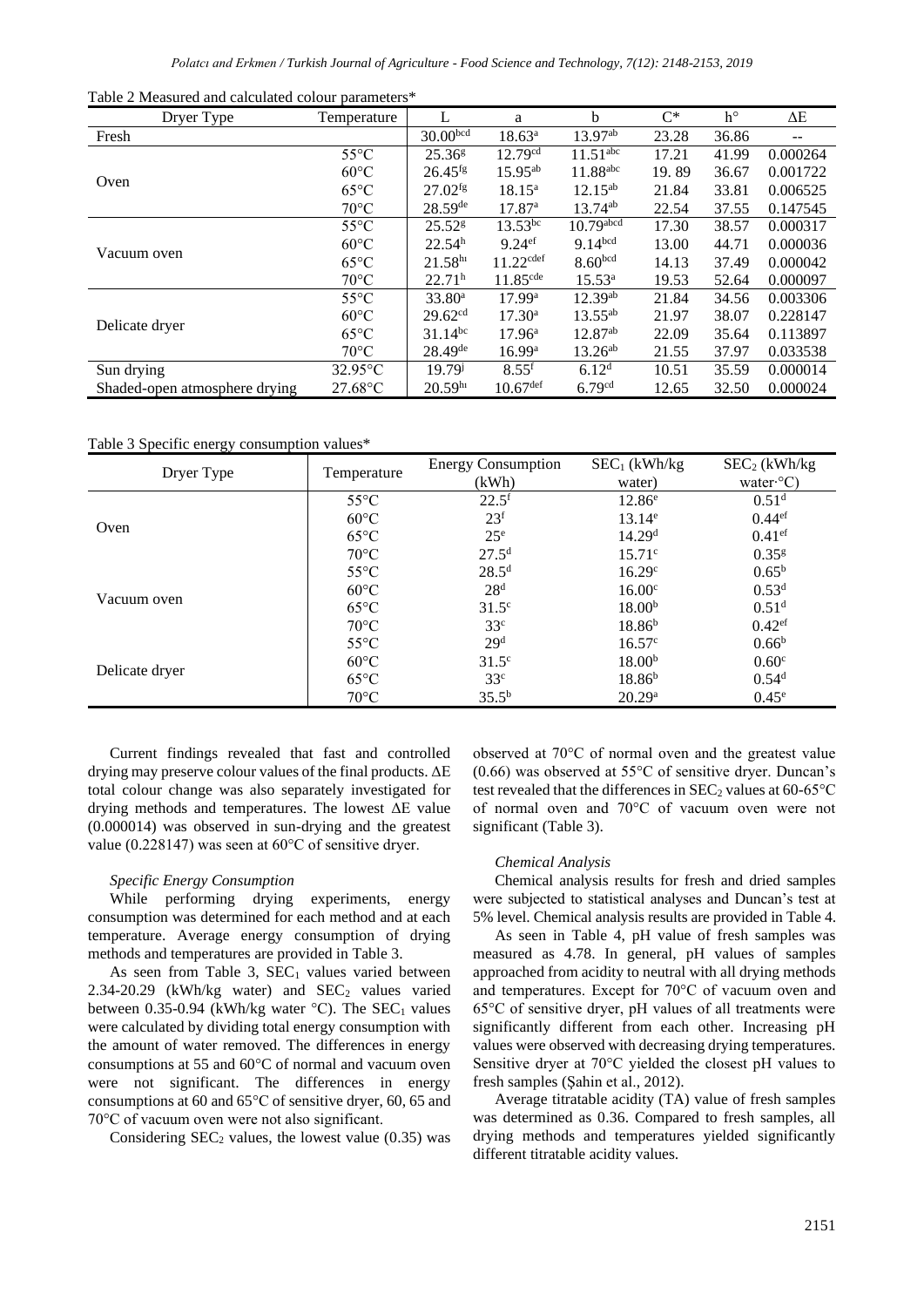| Dryer Type                    | Temperature       | pH                 | Average Titratable Acidity |
|-------------------------------|-------------------|--------------------|----------------------------|
| Fresh                         |                   | 4.78 <sup>k</sup>  | 0.36 <sup>m</sup>          |
|                               | $55^{\circ}$ C    | $6.35^{\rm a}$     | 2.07 <sup>1</sup>          |
|                               | $60^{\circ}$ C    | 6.16 <sup>c</sup>  | 2.76 <sup>h1</sup>         |
| Oven                          | $65^{\circ}$ C    | 5.99de             | $3.22$ <sup>fg</sup>       |
|                               | $70^{\circ}$ C    | 5.39 <sup>1</sup>  | 4.11 <sup>b</sup>          |
|                               | $55^{\circ}$ C    | $6.28^{ab}$        | 2.32 <sup>kl</sup>         |
|                               | $60^{\circ}$ C    | 6.02 <sup>d</sup>  | $2.45^{jk}$                |
| Vacuum oven                   | $65^{\circ}$ C    | $6.19^{bc}$        | $2.50^{ijk}$               |
|                               | $70^{\circ}$ C    | 5.62 <sup>h</sup>  | $2.95$ <sup>gh</sup>       |
|                               | $55^{\circ}$ C    | $6.18^{bc}$        | 2.68 <sup>h</sup>          |
|                               | $60^{\circ}$ C    | 5.81 <sup>fg</sup> | 2.88 <sup>h</sup>          |
| Delicate dryer                | $65^{\circ}$ C    | $5.63^h$           | $3.93^{bc}$                |
|                               | $70^{\circ}$ C    | $4.99^{j}$         | 4.48 <sup>a</sup>          |
| Sun drying                    | $32.95^{\circ}$ C | 5.76 <sup>g</sup>  | 3.73cd                     |
| Shaded-open atmosphere drying | 27.68°C           | 5.89ef             | 3.40 <sup>ef</sup>         |

| Table 4 Chemical analysis results* |  |  |
|------------------------------------|--|--|
|------------------------------------|--|--|

#### **Conclusions**

Natural drying methods are not preferred because of excessive losses in quality attributes and active ingredients. However, drying with industrial devices is a costly process. Rapid drying is desired in tomato for both economic and labour concerns. High temperatures should be applied to shorten drying durations. However, such high temperatures should not result in losses in colour and chemical characteristics of tomato. Therefore, optimum temperatures should be applied for drying processes. The drying time shows that in the beginning drying rate an increase and then a decrease toward the end drying (Çelen and Kahveci, 2013).

Drying data were mathematically and Page equation was found to have poor calculation capacity. If the proper drying method will preserve the redness rates, the market values would increase. The differences among the methods were because of prolonged drying durations and consequent increases in colour losses.

The lowest energy consumption was observed in  $55^{\circ}$ C of normal oven as 22.5 kWh. When the removed water was included into the calculation, the lowest energy consumption was observed at  $70^{\circ}$ C of normal oven as 0.35 kWh/ kg water∙°C and the biggest value was observed at 55C of sensitive dryer as 0.66 kWh/ kg water∙°C. In general, decreasing pH values were observed with increasing temperatures.

#### **References**

- Abushita AA, Daood HG, Biacs PA. 2000. Change In Carotenoids and Antioxidant Vitamins In Tomato As a Function of Variental and Technological Factors. Journal of Agricultural Food Chemistry. 48, 2075-2081.
- Agarwal A, Shen H, Agarwal S, Rao AV. 2001. Lycopene Content of Tomato Products: Its Stability. Bioavailability and In Vivo Antioxidant Properties. Journal of Medicinal Food. 4, 915.

Aybak ÇH. 2004, Domates, Hasat Yayıncılık, s.278, İstanbul.

Çelen S, Kahveci K. 2013. Microwave Drying Behaviour of Tomato Slices. Czech Journal of Food Sciences. 31(2), 132–138

- Cemeroğlu B. 1992. Meyve ve Sebze İşleme. Endüstrisinde Temel Analiz Metotları. Biltav Üniversite Kitapları Serisi No: 02(2), Ankara, 381.
- Da Silva MA, Pinedo R, Kieckbusch TG. 2005. Ascorbicacid thermal degradation during hot air drying of camu-camu (Myrciariadubia [H.B.K.] McVaugh) slices at different air temperatures. Drying Technology 23: 2277–2287.
- Duzyaman E, Duman D. 2003. Dried Tomato as a New Potential in Export and Domestic Market Diversification in Turkey. Proceedings of the Eighth International ISHS Symposium on the Processing Tomato, Acta Horticulturae, 613, 433-436.
- Güngör A, Kurtuluş E, Akdemir Ö. 2001. Endüstriyel Proseslerde Enerji Geri Kazanımında Isı Pompalarının Kullanımı. V. Ulusal Tesisat Mühendisliği Kongresi ve Sergisi 3-6 Ekim, 153-182.
- Günhan T. 2005. Farklı Kurutma Havası Şartlarının Rio Grande Çeşidi Domatesin Kuruma Karakteristiklerine Etkilerinin Belirlenmesi. Ege Üniversitesi Fen Bilimleri Enstitüsü Tarım Makinaları Anabilimdalı, Doktora Tezi, Bornova-İzmir,
- Hollman PCH, Hertog MGL, Katan MB. 1996. Analysis anad Health Effects of Flavonoids. Food Chemistry, 57: 43-46.
- Kocabiyik H, Demirtürk BS. 2008. Nane Yapraklarının İnfrared Radyasyonla Kurutulması. Tekirdağ Ziraat Fakültesi Dergisi, 5 (3) 239-246.
- Kocabiyik H, Yilmaz N, Tuncel NB, Sumer SK, Buyukcan MB. 2015. Drying, Energy, and Some Physical and Nutritional Quality Properties of Tomatoes Dried with Short-Infrared Radiation, Food Bioprocess Technol, 8, 516 – 525
- Konopacka D, Plocharski WJ. 2004. Effect Of Storage Conditions On he Relationship Between Apple Firmness And Texture Acceptability. Postharvest Biology And Tech. 32, 205-211.
- Maskan M. 2001. Kinetics of colour change of kiwifruits during hot air and microwave drying. Journal of Food Engineering, 48, 169-175.
- Mcguire RG. 1992. Reporting of objective color measurements. HortScience, 27, 1254-1255.
- Menges HO, Ertekin C. 2006. Modelling of Air Drying of Hacihalilioglu-type Apricots. J. Sci. Food Agric. 86, 279– 291.
- Midilli A, Kucuk H, Yapar ZA. 2002. New Model for Single-Layer Drying, Drying Technology. An International Journal, 20 (7), 1503-1513.